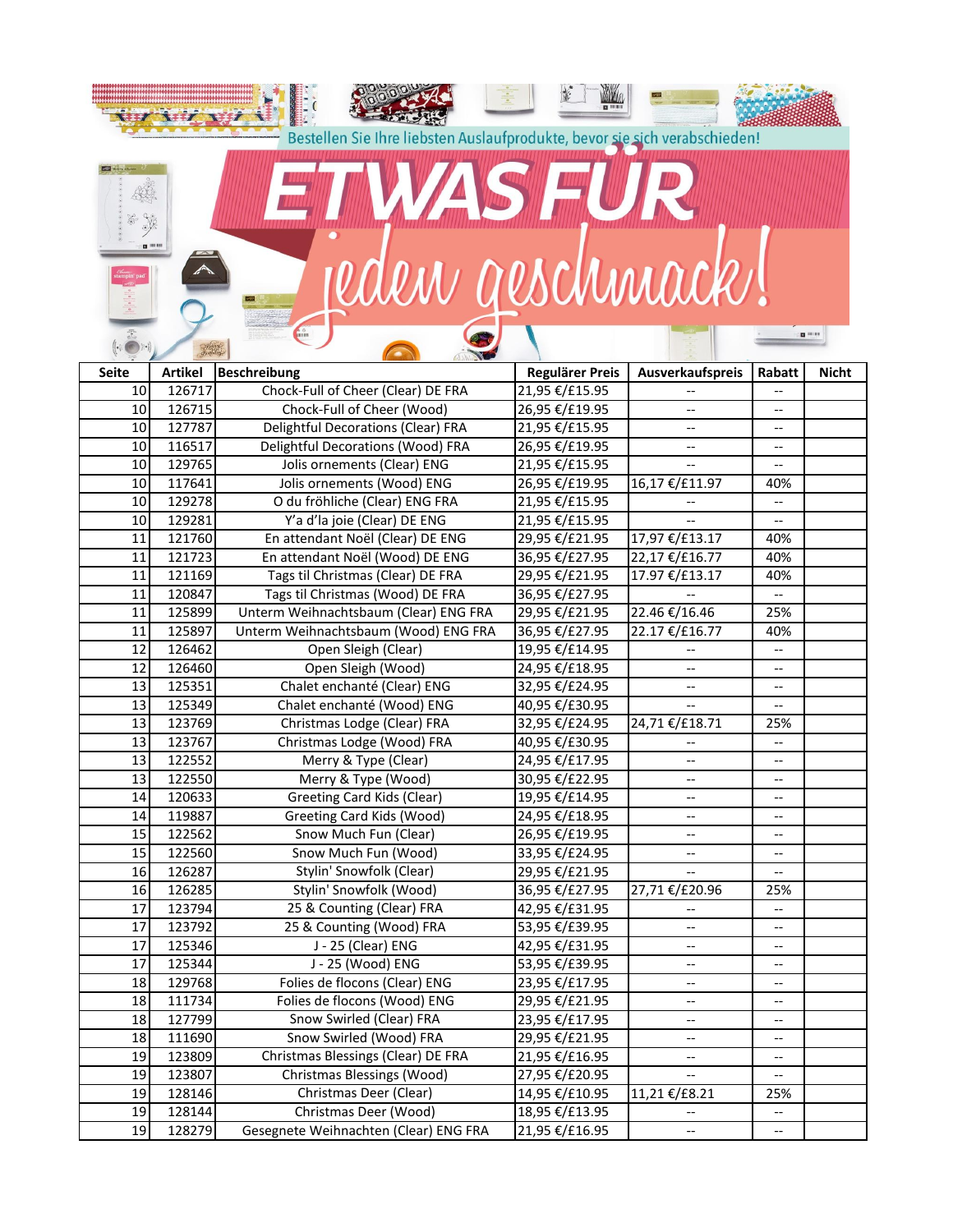| 19                    | 128189           | Souhaits gracieux (Clear) DE ENG                                | 21,95 €/£16.95                   | $\overline{\phantom{a}}$                            | $- -$                    |   |
|-----------------------|------------------|-----------------------------------------------------------------|----------------------------------|-----------------------------------------------------|--------------------------|---|
| 19                    | 126784           | Star Tree (Wood)                                                | 11,95 €/£8.95                    | 8,96 €/£6.71                                        | 25%                      |   |
| 20                    | 122682           | Beautiful Season (Clear) DE FRA                                 | 21,95 €/£15.95                   |                                                     | --                       |   |
| 20                    | 122680           | Beautiful Season (Wood) DE FRA                                  | 26,95 €/£19.95                   | $-$                                                 | --                       |   |
| 20                    | 121142           | Bells & Boughs (Clear)                                          | 18,95 €/£13.95                   | --                                                  | --                       |   |
| 20                    | 120831           | Bells & Boughs (Wood)                                           | 23,95 €/£17.95                   |                                                     | --                       |   |
| 20                    | 124732           | Bénédictions de saison (Clear) DE ENG                           | 21,95 €/£15.95                   | 16,46 €/£11.96                                      | 25%                      |   |
| 20                    | 124730           | Bénédictions de saison (Wood) DE ENG                            | 26,95 €/£19.95                   |                                                     | $-\, -$                  |   |
| 20                    | 120591           | Come to Bethlehem (Clear)                                       | 18,95 €/£13.95                   | $\overline{\phantom{a}}$                            | --                       |   |
| 20                    | 118732           | Come to Bethlehem (Wood)                                        | 23,95 €/£17.95                   | $\overline{\phantom{a}}$                            | --                       |   |
| 20                    | 125232           | Von uns zum Fest (Clear) ENG FRA                                | 21,95 €/£15.95                   |                                                     | --                       |   |
| 20                    | 125230           | Von uns zum Fest (Wood) ENG FRA                                 | 26,95 €/£19.95                   | 20,21 €/£14.96                                      | 25%                      |   |
| 21                    | 126302           | Rejoicing with You (Clear)                                      | 21,95 €/£15.95                   |                                                     | $\overline{\phantom{a}}$ |   |
| 21                    | 126300           | Rejoicing with You (Wood)                                       | 26,95 €/£19.95                   | $\overline{a}$                                      | $-$                      |   |
| 22                    | 121187           | Jolly Bingo Bits (Clear)                                        | 36,95 €/£26.95                   | --                                                  | --                       |   |
| 22                    | 120857           | Jolly Bingo Bits (Wood)                                         | 45,95 €/£33.95                   |                                                     |                          |   |
| 22                    | 122677           | Polar Party (Clear) DE FRA                                      | 23,95 €/£17.95                   | 17,96 €/£13.46                                      | 25%                      |   |
| 22                    | 122675           | Polar Party (Wood) DE FRA                                       | 29,95 €/£21.95                   |                                                     |                          |   |
| 22                    | 124842           | Pôle Nord (Clear) DE ENG                                        | 23,95 €/£17.95                   | 14,37 €/£10.77                                      | 40%                      |   |
| 22                    | 124840           | Pôle Nord (Wood) DE ENG                                         | 29,95 €/£21.95                   |                                                     | --                       |   |
| 22                    | 125312           | Pol-Party (Clear) ENG FRA                                       | 23,95 €/£17.95                   | 17,96 €/£13.46                                      | 25%                      |   |
| 22                    | 125310           | Pol-Party (Wood) ENG FRA                                        | 29,95 €/£21.95                   |                                                     | $\overline{\phantom{a}}$ |   |
| 23                    | 126292           | No Peeking (Clear) DE FRA                                       | 23,95 €/£17.95                   | u.                                                  | --                       |   |
| 23                    | 126290           | No Peeking (Wood)                                               | 29,95 €/£21.95                   | $\overline{\phantom{a}}$                            | $\overline{\phantom{a}}$ |   |
| 23                    | 128216           | Pas de triche ! (Clear) DE ENG                                  | 23,95 €/£17.95                   | --                                                  | $-$                      |   |
| 23                    | 128306           | Warten aufs Christkind (Clear) ENG FRA                          | 23,95 €/£17.95                   | --                                                  | --                       |   |
| 24                    | 126073           | Auf die Liebe! (Clear) ENG FRA                                  | 30,95 €/£22.95                   | 18,57 €/£13.77                                      | 40%                      |   |
| 24                    | 126071           | Auf die Liebe! (Wood) ENG FRA                                   | 38,95 €/£28.95                   | 23,37 €/£17.37                                      | 40%                      |   |
| 24                    | 126068           | Quelqu'un t'aime (Clear) DE ENG                                 | 30,95 €/£22.95                   | 23,21 €/£17.28                                      | 25%                      |   |
| 24                    | 126066           | Quelqu'un t'aime (Wood) DE ENG                                  | 38,95 €/£28.95                   | 29,21 €/£21.80                                      | 25%                      |   |
| 24                    | 123779           | You Are Loved (Clear) DE FRA                                    | 30,95 €/£22.95                   | 18.57 €/£13.77                                      | 40%                      |   |
| 24                    | 123777           | You Are Loved (Wood) DE FRA                                     | 38,95 €/£28.95                   |                                                     | $\overline{\phantom{a}}$ |   |
| 25                    | 122707           | Everybunny (Clear) DE FRA                                       | 26,95 €/£19.95                   | 16,17 €/£11.97                                      | 40%                      |   |
| 25                    | 122705           | Everybunny (Wood) DE FRA                                        | 33,95 €/£24.95                   | $-$                                                 | $\overline{\phantom{a}}$ |   |
| 25<br>25              | 125262           | Hasenparade (Clear) ENG FRA                                     | 26,95 €/£19.95                   | $\overline{\phantom{a}}$                            | $-$                      | X |
|                       | 125260           | Hasenparade (Wood) ENG FRA                                      | 33,95 €/£24.95                   | $\overline{\phantom{a}}$                            | --                       |   |
| 25<br>$2\overline{5}$ | 124772           | Mes Lapins (Clear) DE ENG                                       | 26,95 €/£19.95<br>33.95 €/£24.95 | $\overline{\phantom{a}}$                            | --                       |   |
|                       | 124770           | Mes Lapins (Wood) DE ENG                                        |                                  | --                                                  | --                       |   |
| 26                    | 127282           | Cottage Window (Clear)                                          | 21,95 €/£16.95                   | $\overline{\phantom{a}}$                            | --                       |   |
| 26                    | 127280           | Cottage Window (Wood)                                           | 27,95 €/£20.95                   | $\overline{\phantom{a}}$                            | --                       |   |
| 26<br>26              | 128204           | Maman de rêve (Clear) DE ENG<br>Wonderful Mother (Clear) DE FRA | 10,95 €/£8.95                    | $\hspace{0.05cm} \dashrightarrow$                   | --                       | X |
| 26                    | 126507           | Wonderful Mother (Wood)                                         | 10,95 €/£8.95                    | $\hspace{0.05cm} \dashrightarrow$                   | --                       |   |
| 26                    | 126505<br>128294 | Zum Muttertag (Clear) ENG FRA                                   | 13,95 €/£10.95<br>10,95 €/£8.95  | $\hspace{0.05cm} \dashrightarrow$                   | $-\, -$<br>--            |   |
| 27                    | 120681           | Best Dad Ever (Clear)                                           | 17,95 €/£13.95                   | --                                                  | --                       |   |
| 27                    | 120399           | Best Dad Ever (Wood)                                            | 22,95 €/£16.95                   | --<br>$\overline{\phantom{a}}$                      | --                       |   |
| 27                    | 121148           | Day of Gratitude (Clear)                                        | 25,95 €/£18.95                   | $\hspace{0.05cm} \dashrightarrow$                   | --                       |   |
| 27                    | 120835           | Day of Gratitude (Wood)                                         | 32,95 €/£23.95                   | $\hspace{0.05cm} -\hspace{0.05cm} -\hspace{0.05cm}$ | $\overline{\phantom{a}}$ |   |
| 28                    | 122622           | Jack of All Trades (Clear)                                      | 22,95 €/£17.95                   | $\hspace{0.05cm} \dashrightarrow$                   | --                       |   |
| 28                    | 122620           | Jack of All Trades (Wood)                                       | 28,95 €/£21.95                   | $\overline{\phantom{a}}$                            | $\overline{\phantom{a}}$ |   |
| 28                    | 126327           | Tricky Treats (Clear)                                           | 17,95 €/£13.95                   | --                                                  | --                       |   |
| 28                    | 126325           | Tricky Treats (Wood)                                            | 22,95 €/£16.95                   | --                                                  | --                       |   |
| 28                    | 120600           | Wicked Cool (Clear)                                             | 18,95 €/£13.95                   | --                                                  | $-$                      |   |
| 28                    | 118738           | Wicked Cool (Wood)                                              | 23,95 €/£17.95                   | --                                                  | --                       |   |
| 29                    | 123946           | Spooky Bingo Bits (Clear)                                       | 36,95 €/£26.95                   | --                                                  | --                       |   |
| 29                    | 123944           | Spooky Bingo Bits (Wood)                                        | 45,95 €/£33.95                   | --                                                  | --                       |   |
| 32                    | 126270           | World's Greatest (Wood)                                         | 11,95 €/£8.95                    | --                                                  | --                       |   |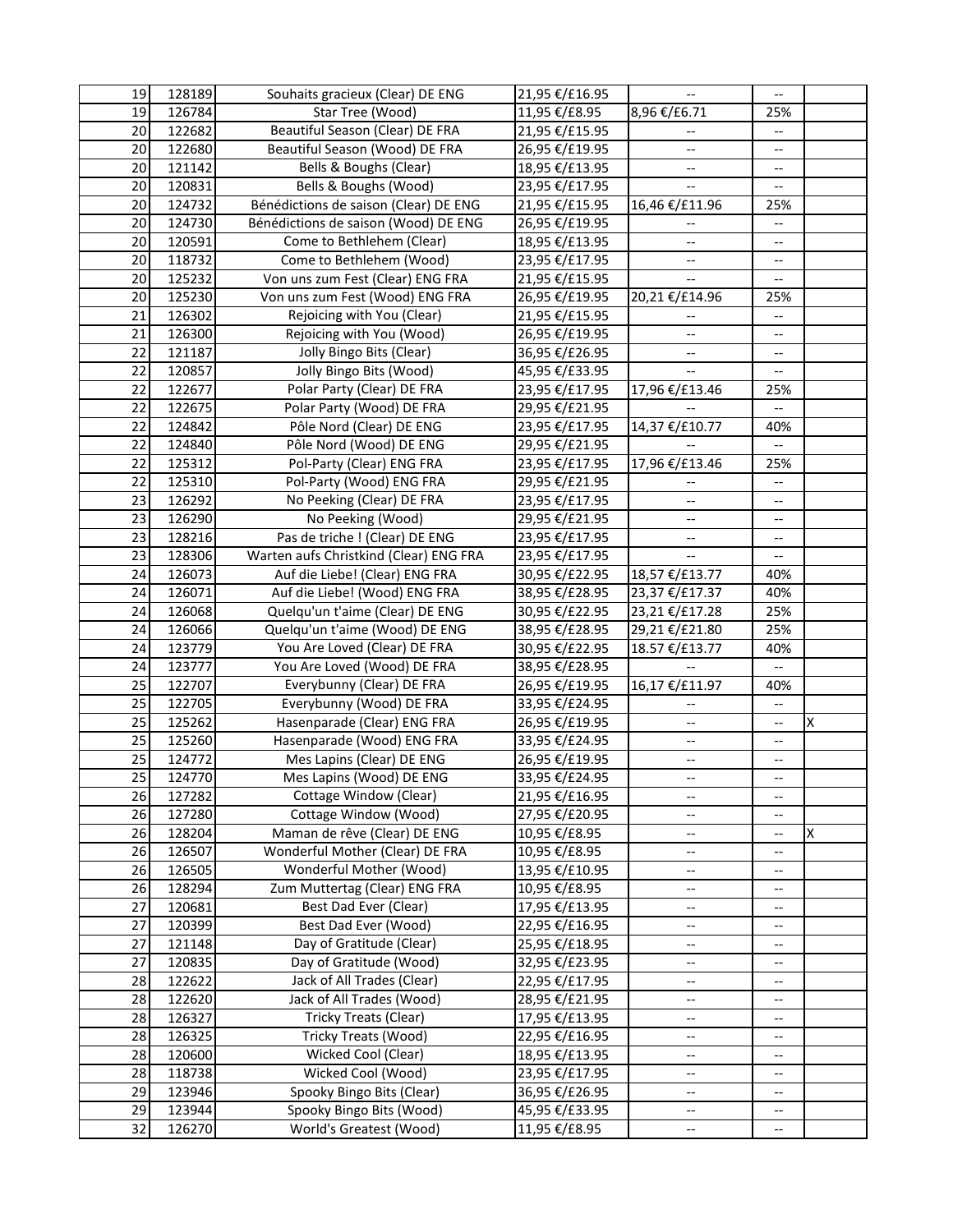| 34       | 125257           | Allerlei Grüße (Clear) ENG FRA                                   | 31,95 €/£23.95                   | $\overline{\phantom{a}}$                             | $\overline{\phantom{a}}$       |   |
|----------|------------------|------------------------------------------------------------------|----------------------------------|------------------------------------------------------|--------------------------------|---|
| 34       | 125255           | Allerlei Grüße (Wood) ENG FRA                                    | 39,95 €/£29.95                   | --                                                   | --                             |   |
| 34       | 123225           | Easy Events (Clear) DE FRA                                       | 31,95 €/£23.95                   | --                                                   | --                             |   |
| 34       | 116958           | Easy Events (Wood) DE FRA                                        | 39,95 €/£29.95                   | $\overline{\phantom{m}}$                             | $\overline{\phantom{a}}$       |   |
| 34       | 124767           | Signes du temps (Clear) DE ENG                                   | 31,95 €/£23.95                   | 19.17 €/£14.37                                       | 40%                            |   |
| 34       | 124765           | Signes du temps (Wood) DE ENG                                    | 39,95 €/£29.95                   |                                                      | $-$                            |   |
| 37       | 127287           | Là-haut (Clear) ENG                                              | 25,95 €/£18.95                   | 24.71 €/£23.95                                       | 25%                            |   |
| 37       | 127285           | Là-haut (Wood) ENG                                               | 32,95 €/£32.95                   | $-$                                                  | --                             |   |
| 37       | 122757           | Up, Up & Away (Clear) DE FRA                                     | 25,95 €/£18.95                   | --                                                   | --                             |   |
| 37       | 122755           | Up, Up & Away (Wood) DE FRA                                      | 32,95 €/£23.95                   | --                                                   | --                             |   |
| 40       | 122737           | <b>Button Buddies (Clear)</b>                                    | 28,95 €/£21.95                   | --                                                   | --                             |   |
| 40       | 122735           | <b>Button Buddies (Wood)</b>                                     | 35,95 €/£26.95                   | --                                                   | --                             |   |
| 41       | 125822           | Topsy-Turvy Celebration (Clear)                                  | 17,95 €/£12.95                   | --                                                   | --                             |   |
| 41       | 126470           | Topsy-Turvy Celebration (Wood)                                   | 21,95 €/£15.95                   | $-$                                                  | --                             |   |
| 44       | 126342           | Made for You (Clear)                                             | 10,95 €/£8.95                    | 8,21 €/£6.71                                         | 25%                            |   |
| 44       | 126340           | Made for You (Wood)                                              | 13,95 €/£10.95                   |                                                      | $-$                            |   |
| 46       | 123067           | Patterned Party (Clear)                                          | 25,95 €/£18.95                   | $\overline{\phantom{a}}$                             | --                             |   |
| 46       | 123065           | Patterned Party (Wood)                                           | 32,95 €/£23.95                   | --                                                   | --                             |   |
| 48       | 125677           | Mouthwatering (Clear)                                            | 19,95 €/£14.95                   | $-$                                                  | --                             |   |
| 48       | 125675           | Mouthwatering (Wood)                                             | 24,95 €/£18.95                   | --                                                   | --                             |   |
| 50       | 128237           | En avant (Clear) DE ENG                                          | 18,95 €/£13.95                   | $\overline{\phantom{a}}$                             | $\overline{\phantom{a}}$       |   |
| 50       | 120723           | Friandises (Clear) ENG                                           | 23,95 €/£17.95                   | --                                                   | --                             |   |
| 50       | 120373           | Friandises (Wood) ENG                                            | 29,95 €/£21.95                   | $\overline{\phantom{a}}$                             | --                             |   |
| 50       | 120627           | Got Treats (Clear) FRA                                           | 23,95 €/£17.95                   | $\overline{\phantom{a}}$                             | --                             |   |
| 50       | 119114           | Got Treats (Wood) FRA                                            | 29,95 €/£21.95                   | $\overline{\phantom{a}}$                             | $-$                            |   |
| 50       | 126322           | Moving Forward (Clear) DE FRA                                    | 18,95 €/£13.95                   | --                                                   | --                             |   |
| 50       | 126320           | Moving Forward (Wood)                                            | 23,95 €/£17.95                   | $\overline{\phantom{a}}$                             | $-$                            |   |
| 50       | 128327           | Unterwegs zu dir (Clear) ENG FRA                                 | 18,95 €/£13.95                   | Щ,                                                   | --                             | X |
| 51       | 124807           | Gribouillages (Clear) DE ENG                                     | 21,95 €/£16.95                   | 13,17 €/£10.17                                       | 40%                            |   |
| 51       | 124805           | Gribouillages (Wood) DE ENG                                      | 27,95 €/£20.95                   |                                                      | --                             |   |
| 51       | 122867           | Kidoodles (Clear) DE FRA                                         | 21,95 €/£16.95                   | 13,17 €/£10.17                                       | 40%                            |   |
| 51       | 122865           | Kidoodles (Wood) DE FRA                                          | 27,95 €/£20.95                   |                                                      | $\overline{a}$                 |   |
| 51       | 125287           | Kindereien (Clear) ENG FRA                                       | 21,95 €/£16.95                   | 13,17€/£10.17                                        | 40%                            |   |
| 51       | 125285           | Kindereien (Wood) ENG FRA                                        | 27,95 €/£20.95                   |                                                      | --                             |   |
| 52       | 124812           | Compte sur moi (Clear) ENG                                       | 19,95 €/£14.95                   | $- -$                                                | --                             |   |
| 52       | 124810           | Compte sur moi (Wood) ENG                                        | 24,95 €/£18.95                   | --                                                   | --                             |   |
| 52       | 120507           | Hand Knit (Clear)                                                | 17,95 €/£12.95                   | --                                                   | --                             | X |
| 52       | 117012           | Hand Knit (Wood)                                                 | 21,95 €/£15.95                   | --                                                   |                                |   |
| 52       | 122285           | Lean on Me (Clear) FRA                                           | 19,95 €/£14.95                   | $\overline{\phantom{a}}$                             | --                             |   |
| 52       | 122283           | Lean on Me (Wood) FRA                                            | 24,95 €/£18.95                   | --                                                   | --                             |   |
| 52       | 122667           | Little Friends (Clear)                                           | 23,95 €/£17.95                   | $\overline{\phantom{a}}$                             | $\overline{\phantom{a}}$       |   |
| 52       | 122665           | Little Friends (Wood)                                            | 29,95 €/£21.95                   | $\overline{\phantom{a}}$                             | $\overline{\phantom{a}}$       |   |
| 53       | 120558           | Every Little Bit (Clear)                                         | 37,95 €/£28.95                   | $\overline{\phantom{a}}$                             | --                             | X |
| 53       | 117096           | Every Little Bit (Wood)                                          | 47,95 €/£35.95                   | $\hspace{0.05cm} -\hspace{0.05cm} -\hspace{0.05cm}$  | $\overline{\phantom{a}}$       |   |
| 54       | 121285           | In Gedanken bei dir (Wood) ENG FRA                               | 28,95 €/£21.95                   | --                                                   | $\overline{\phantom{a}}$       |   |
| 54       | 122043           | Praying Hands (Wood)                                             | 9,95 €/£6.95                     | --                                                   | --                             | X |
| 55       | 120567           | Crosses of Hope (Clear)<br>Crosses of Hope (Wood)                | 17,95 €/£13.95                   | $\hspace{0.05cm} \dashrightarrow$                    | --                             |   |
| 55       | 117136           |                                                                  | 22,95 €/£16.95                   | --                                                   | --                             |   |
| 55       | 124899           | Jour très spécial (Clear) DE ENG                                 | 19,95 €/£14.95                   | --                                                   | $\overline{\phantom{a}}$       |   |
| 55<br>55 | 124897<br>124400 | Jour très spécial (Wood) DE ENG<br>My Special Day (Clear) DE FRA | 24,95 €/£18.95                   | $\hspace{0.05cm} \dashrightarrow$                    | $\overline{\phantom{a}}$       |   |
| 55       | 124398           | My Special Day (Wood) DE FRA                                     | 19,95 €/£14.95                   | $\overline{\phantom{a}}$<br>14,96 €/£11.37           | --<br>40%                      |   |
| 55       | 124904           | Zum besonderen Tag (Clear) ENG FRA                               | 24,95 €/£18.95                   |                                                      |                                | Χ |
| 55       | 124902           | Zum besonderen Tag (Wood) ENG FRA                                | 19,95 €/£14.95<br>24,95 €/£18.95 | $\overline{\phantom{a}}$<br>$\overline{\phantom{a}}$ | --<br>$\overline{\phantom{a}}$ |   |
| 56       | 120489           | Morning Cup (Clear)                                              | 21,95 €/£15.95                   | $\hspace{0.05cm} -\hspace{0.05cm} -\hspace{0.05cm}$  | $\overline{\phantom{a}}$       | X |
| 56       | 116988           | Morning Cup (Wood)                                               | 26,95 €/£19.95                   | $\hspace{0.05cm} \dashrightarrow$                    | --                             |   |
| 57       | 127496           | Eine Tasse Freundschaft (Clear) ENG FRA                          | 33,95 €/£24.95                   | $\hspace{0.05cm} -\hspace{0.05cm} -\hspace{0.05cm}$  | $-$                            |   |
|          |                  |                                                                  |                                  |                                                      |                                |   |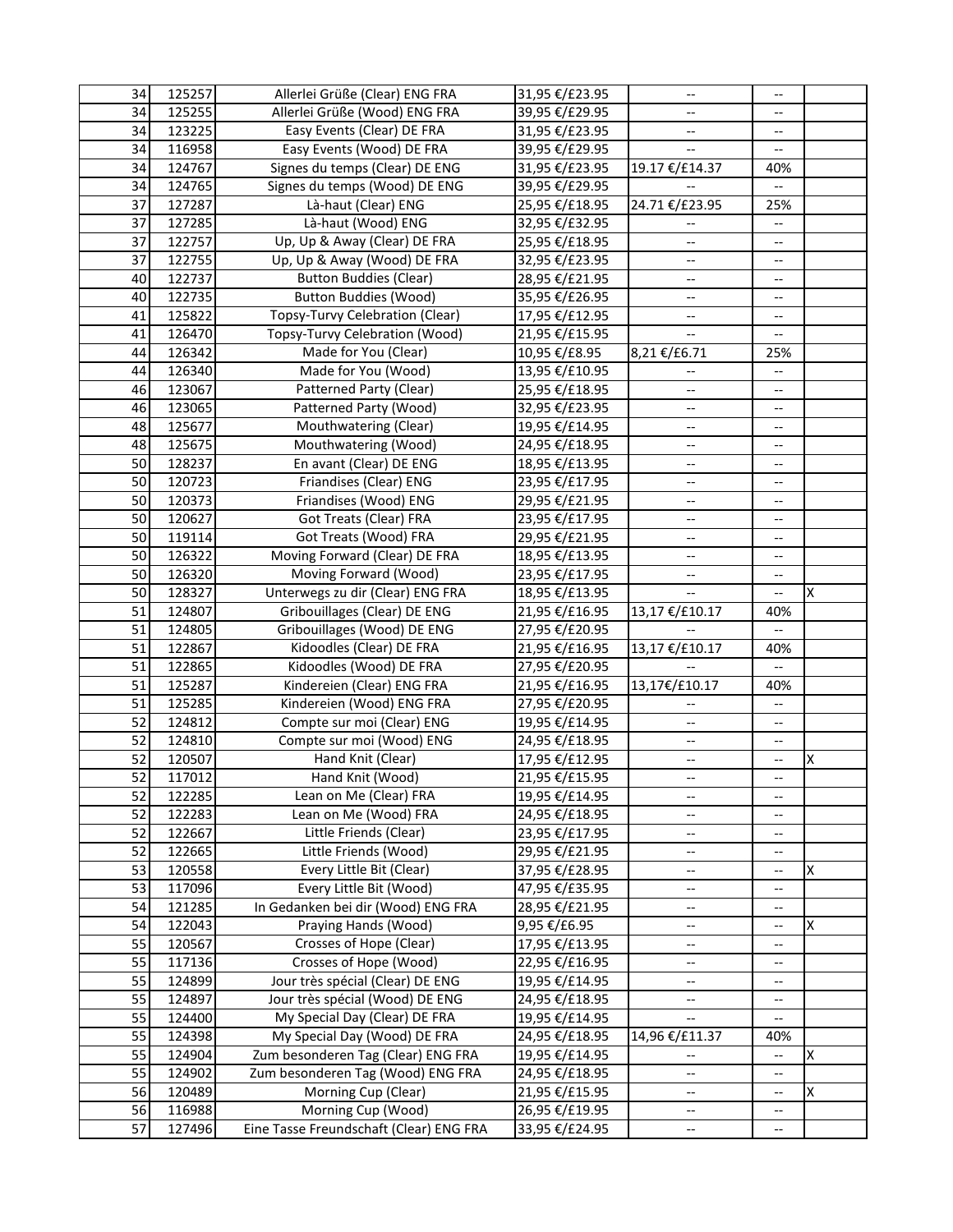| 57              | 127494           | Eine Tasse Freundschaft (Wood) ENG FRA                                  | 41,95 €/£30.95                   | $\overline{\phantom{a}}$          | $\overline{a}$           |   |
|-----------------|------------------|-------------------------------------------------------------------------|----------------------------------|-----------------------------------|--------------------------|---|
| $\overline{57}$ | 126113           | Perfect Postage (Clear)                                                 | 10,95 €/£8.95                    | $-$                               | $-$                      |   |
| $\overline{57}$ | 126111           | Perfect Postage (Wood)                                                  | 13,95 €/£10.95                   | --                                | --                       |   |
| 57              | 125936           | Salon de thé (Clear) DE ENG                                             | 33,95 €/£24.95                   | $-$                               | $-$                      |   |
| 57              | 125934           | Salon de thé (Wood) DE ENG                                              | 41,95 €/£30.95                   | --                                | --                       |   |
| 57              | 125547           | Tea Shoppe (Clear) DE FRA                                               | 33,95 €/£24.95                   | --                                | --                       |   |
| 57              | 125545           | Tea Shoppe (Wood) DE FRA                                                | 41,95 €/£30.95                   | --                                | --                       |   |
| 60              | 126820           | Life Shared (Wood)                                                      | 13,95 €/£10.95                   | --                                | --                       |   |
| 60              | 126788           | Two by Two (Wood)                                                       | 10,95 €/£7.95                    | --                                | --                       |   |
| 61              | 121291           | Bundle of Love (Clear) DE FRA                                           | 26,95 €/£19.95                   | --                                | --                       |   |
| 61              | 121223           | Bundle of Love (Wood) DE FRA                                            | 33,95 €/£24.95                   | --                                | --                       |   |
| 61              | 121360           | Fürs Baby (Clear) ENG FRA                                               | 26,95 €/£19.95                   | $\overline{\phantom{a}}$          | --                       | X |
| 61              | 121243           | Fürs Baby (Wood) ENG FRA                                                | 33,95 €/£24.95                   | $\overline{\phantom{a}}$          | --                       |   |
| 61              | 120711           | Tout pour bébé (Clear) DE ENG                                           | 26,95 €/£19.95                   | $\overline{\phantom{a}}$          | $\overline{a}$           | X |
| 61              | 120365           | Tout pour bébé (Wood) DE ENG                                            | 33,95 €/£24.95                   | $\overline{\phantom{a}}$          | --                       |   |
| 62              | 123467           | Familienzuwachs (Clear) ENG FRA                                         | 35,95 €/£25.95                   | --                                | --                       |   |
| 62              | 123465           | Familienzuwachs (Wood) ENG FRA                                          | 44,95 €/£32.95                   | $-$                               | $-$                      |   |
| 62              | 121991           | Little Additions (Clear) DE FRA                                         | 35,95 €/£25.95                   | $\overline{\phantom{a}}$          | $\overline{\phantom{a}}$ |   |
| 62              | 121921           | Little Additions (Wood) DE FRA                                          | 44,95 €/£32.95                   | $\overline{\phantom{a}}$          | --                       |   |
| 62              | 122450           | Petits plus (Clear) DE ENG                                              | 35,95 €/£25.95                   | --                                | --                       |   |
| 62              | 122448           | Petits plus (Wood) DE ENG                                               | 44,95 €/£32.95                   | $\overline{\phantom{a}}$          | $-$                      |   |
| 63              | 126352           | <b>Baby Boutique (Clear)</b>                                            | 17,95 €/£13.95                   | --                                | --                       |   |
| 63              | 126350           | Baby Boutique (Wood)                                                    | 22,95 €/£16.95                   |                                   | --                       |   |
| 64              | 124762           | Dinogrogne (Clear) DE ENG                                               | 23,95 €/£17.95                   | 14,37 €/£10.77                    | 40%                      |   |
| 64              | 124760           | Dinogrogne (Wood) DE ENG                                                | 29,95 €/£21.95                   |                                   |                          |   |
| 64              | 125252           | Dino-Party (Clear) ENG FRA                                              | 23,95 €/£17.95                   | 17,96 €/£13.46                    | 25%                      |   |
| 64              | 125250           | Dino-Party (Wood) ENG FRA                                               | 29,95 €/£21.95                   |                                   | Щ,                       |   |
| 64              | 122537           | Dinoroar (Clear) DE FRA                                                 | 23,95 €/£17.95                   | 17,96 €/£13.46                    | 25%                      |   |
| 64              | 122535           | Dinoroar (Wood) DE FRA                                                  | 29,95 €/£21.95                   |                                   | --                       |   |
| 64              | 120606           | Make a Monster (Clear)                                                  | 22,95 €/£17.95                   | --                                | --                       | X |
| 64              | 118742           | Make a Monster (Wood)                                                   | 28,95 €/£21.95                   | $-$                               | --                       |   |
| 68              | 122717           | Need for Speed (Clear)                                                  | 18,95 €/£13.95                   | --                                | --                       |   |
| 68              | 122715           | Need for Speed (Wood)                                                   | 23,95 €/£17.95                   | --                                | --                       |   |
| 69              | 122722           | I Dig You (Clear)                                                       | 26,95 €/£19.95                   | --                                | $-$                      |   |
| 69              | 122720           | I Dig You (Wood)                                                        | 33,95 €/£24.95                   | --                                | $\overline{\phantom{a}}$ |   |
| 72              | 126472           | Blissful Bird (Wood)                                                    | 10,95 €/£7.95                    | --                                | --                       |   |
| 73              | 122767           | Raining Flowers (Clear)                                                 | 37,95 €/£28.95                   | $\overline{\phantom{a}}$          | $\overline{\phantom{a}}$ |   |
| 73              | 122765           | Raining Flowers (Wood)                                                  | 47,95 €/£35.95                   | --                                |                          |   |
| 74              | 122902           | Kindness Matters (Clear)                                                | 10,95 €/£8.95                    | $\overline{\phantom{a}}$          | $\overline{\phantom{a}}$ |   |
| 74              | 122900           | Kindness Matters (Wood)                                                 | 13,95 €/£10.95                   | $\overline{\phantom{a}}$          | --                       |   |
| 74              | 122752           | Language of Friendship (Clear)                                          | 14,95 €/£10.95                   | --                                | $\overline{\phantom{a}}$ |   |
| 74              | 122750           | Language of Friendship (Wood)                                           | 18,95 €/£13.95                   | --                                | --                       |   |
| 76              | 123536           | Best of Everything (Clear)                                              | 23,95 €/£17.95                   | --                                | --                       | X |
| 76              | 123534           | Best of Everything (Wood)                                               | 29,95 €/£21.95                   | $\hspace{0.05cm} \dashrightarrow$ | --                       |   |
| 77              | 121390           | Glaube einfach (Clear) ENG FRA                                          | 32,95 €/£24.95                   | --                                | --                       | X |
| 77<br>77        | 121263<br>121312 | Glaube einfach (Wood) ENG FRA                                           | 40,95 €/£30.95                   | $\hspace{0.05cm} \dashrightarrow$ | --                       |   |
| 77              | 121217           | Il suffit de croire (Clear) DE ENG<br>Il suffit de croire (Wood) DE ENG | 32,95 €/£24.95                   | $\hspace{0.05cm} \dashrightarrow$ | --                       | Χ |
| 77              | 120453           | Just Believe (Clear) DE FRA                                             | 40,95 €/£30.95<br>32,95 €/£24.95 | --                                | --                       |   |
| 77              | 116948           | Just Believe (Wood) DE FRA                                              | 40,95 €/£30.95                   | --<br>$\overline{\phantom{a}}$    | ÷<br>--                  |   |
| 79              | 121997           | Nature Walk (Clear)                                                     | 24,95 €/£17.95                   | $\hspace{0.05cm} \dashrightarrow$ | $\overline{\phantom{a}}$ | X |
| 79              | 121925           | Nature Walk (Wood)                                                      | 30,95 €/£22.95                   | $\hspace{0.05cm} \dashrightarrow$ | --                       |   |
| 82              | 122607           | Fruit & Flowers (Clear)                                                 | 19,95 €/£14.95                   | $\hspace{0.05cm} \dashrightarrow$ | --                       |   |
| 82              | 122605           | Fruit & Flowers (Wood)                                                  | 24,95 €/£18.95                   | --                                | $-$                      |   |
| 85              | 120495           | Countryside (Clear)                                                     | 21,95 €/£16.95                   | --                                | --                       | X |
| 85              | 116998           | Countryside (Wood)                                                      | 27,95 €/£20.95                   | --                                | --                       |   |
| 86              | 121166           | French Foliage (Clear)                                                  | 18,95 €/£13.95                   | --                                | --                       | Χ |
|                 |                  |                                                                         |                                  |                                   |                          |   |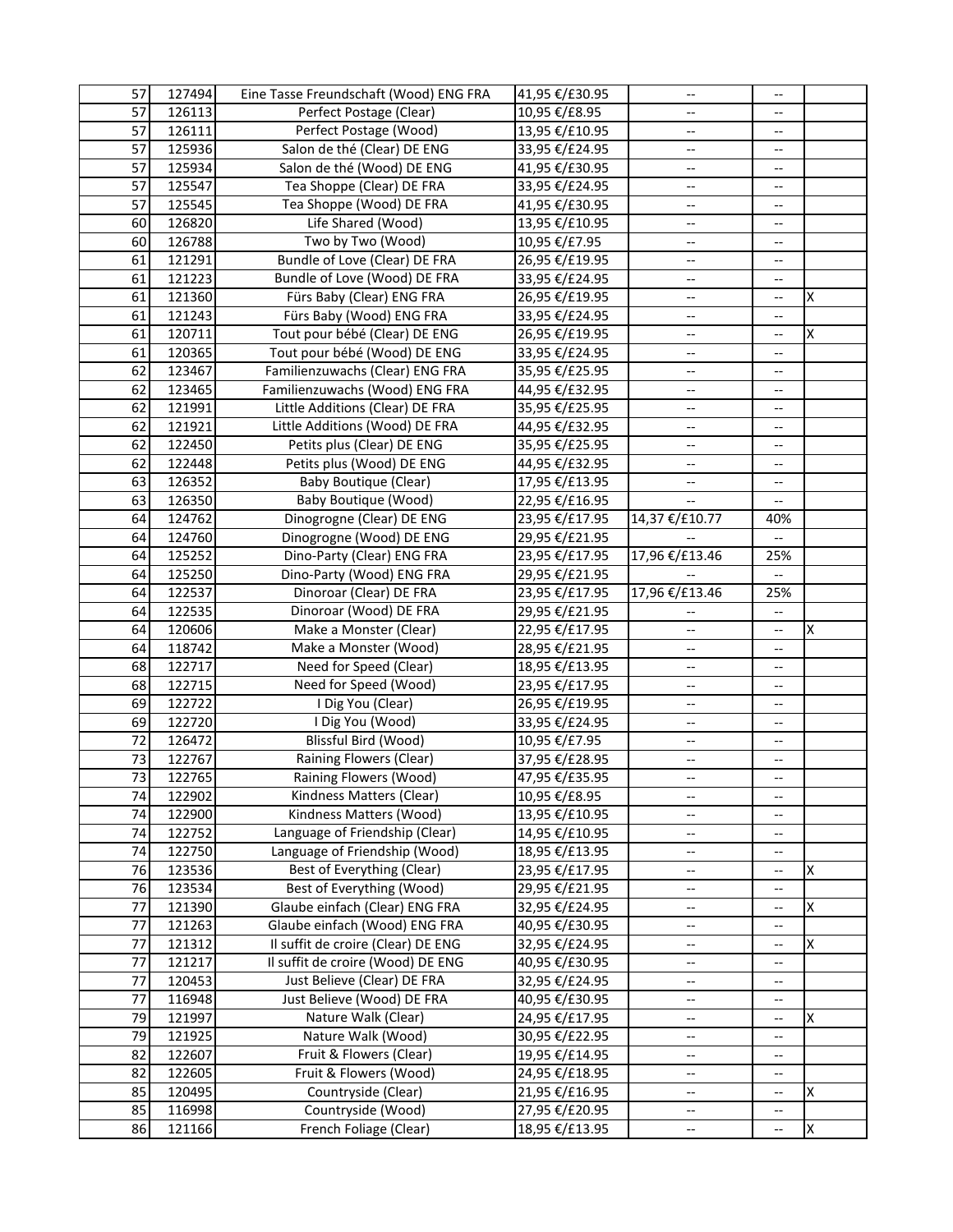| 86  | 120845 | French Foliage (Wood)                        | 23,95 €/£17.95 | $\overline{\phantom{a}}$                            | $-$                      |    |
|-----|--------|----------------------------------------------|----------------|-----------------------------------------------------|--------------------------|----|
| 90  | 126732 | Flock Together (Clear)                       | 14,95 €/£10.95 | $-$                                                 | $\overline{\phantom{a}}$ |    |
| 90  | 126730 | Flock Together (Wood)                        | 18,95 €/£13.95 | --                                                  | --                       |    |
| 93  | 124737 | Adorable Amitié (Clear) ENG                  | 17,95 €/£12.95 | $\overline{\phantom{m}}$                            | $-$                      |    |
| 93  | 124735 | Adorable Amitié (Wood) ENG                   | 21,95 €/£15.95 | $-$                                                 | --                       |    |
| 93  | 122882 | Cherish Friendship (Clear) FRA               | 17,95 €/£12.95 | --                                                  | --                       |    |
| 93  | 122880 | Cherish Friendship (Wood) FRA                | 21,95 €/£15.95 | $-$                                                 | --                       |    |
| 93  | 122037 | Summer Solstice (Clear)                      | 17,95 €/£12.95 | --                                                  | --                       |    |
| 93  | 122024 | Summer Solstice (Wood)                       | 21,95 €/£15.95 | --                                                  | --                       |    |
| 95  | 121994 | Build a Blossom (Clear)                      | 24,95 €/£17.95 | --                                                  | --                       |    |
| 95  | 121923 | Build a Blossom (Wood)                       | 30,95 €/£22.95 | $\overline{\phantom{a}}$                            | --                       |    |
| 95  | 120444 | Printed Petals (Clear)                       | 18,95 €/£13.95 | $\overline{\phantom{a}}$                            | $\overline{a}$           | Ιx |
| 95  | 116679 | Printed Petals (Wood)                        | 23,95 €/£17.95 | $\overline{\phantom{a}}$                            | --                       |    |
| 99  | 127784 | Circle Circus (Clear)                        | 27,95 €/£20.95 | $\overline{\phantom{a}}$                            | $\overline{a}$           | X  |
| 99  | 115778 | Circle Circus (Wood)                         | 34,95 €/£25.95 | $\overline{\phantom{m}}$                            | --                       |    |
| 100 | 122040 | Button, Button (Clear)                       | 24,95 €/£17.95 | --                                                  | --                       |    |
| 100 | 122026 | Button, Button (Wood)                        | 30,95 €/£22.95 | $\overline{\phantom{m}}$                            | $-$                      |    |
| 100 | 120060 | Itty Bitty Bits (Clear)                      | 10,95 €/£8.95  | $\overline{\phantom{a}}$                            | --                       | X  |
| 100 | 117056 | Itty Bitty Bits (Wood)                       | 13,95 €/£10.95 | $\overline{\phantom{a}}$                            | --                       |    |
| 101 | 120462 | Aviary (Clear)                               | 23,95 €/£17.95 | $\overline{\phantom{a}}$                            | --                       |    |
| 101 | 116956 | Aviary (Wood)                                | 29,95 €/£21.95 | --                                                  | $\overline{\phantom{a}}$ |    |
| 104 | 122602 | Daring Adventure (Clear) FRA                 | 19,95 €/£14.95 | $\overline{\phantom{a}}$                            | --                       |    |
| 104 | 122600 | Daring Adventure (Wood) FRA                  | 24,95 €/£18.95 | $\overline{\phantom{a}}$                            | --                       |    |
| 104 | 124752 | Une Vie Parfaite (Clear) ENG                 | 19,95 €/£14.95 | $\overline{\phantom{a}}$                            | --                       |    |
| 104 | 124750 | Une Vie Parfaite (Wood) ENG                  | 24,95 €/£18.95 | $\overline{\phantom{a}}$                            | $\overline{\phantom{a}}$ |    |
| 109 | 129050 | Gossamer Lace (Wood)                         | 11,95 €/£8.95  | $\overline{\phantom{a}}$                            | --                       |    |
| 109 | 127391 | <b>Silver Setting (Wood)</b>                 | 11,95 €/£8.95  | $\overline{\phantom{a}}$                            | ÷-                       |    |
| 110 | 126790 | Quint-Essential Flower (Wood)                | 10,95 €/£7.95  | $-$                                                 | $-$                      |    |
| 111 | 128288 | Gestickte Grüße (Clear) ENG FRA              | 16,95 €/£11.95 | --                                                  | --                       |    |
| 111 | 126252 | Hoop La La (Clear) DE FRA                    | 16,95 €/£11.95 | $\overline{\phantom{a}}$                            | $-$                      |    |
| 111 | 126250 | Hoop La La (Wood)                            | 20,95 €/£14.95 | $-$                                                 | $-$                      |    |
| 111 | 128198 | Points de croix (Clear) DE ENG               | 16,95 €/£11.95 | --                                                  | --                       |    |
| 113 | 120099 | Éléments de style (Clear) ENG                | 26,95 €/£19.95 | --                                                  | $-$                      | x  |
| 113 | 119900 | Éléments de style (Wood) ENG                 | 33,95 €/£24.95 | $\overline{\phantom{a}}$                            | $-$                      |    |
| 113 | 120045 | Elements of Style (Clear) FRA                | 26,95 €/£19.95 | --                                                  | --                       | Ιx |
| 113 | 118611 | Elements of Style (Wood) FRA                 | 33,95 €/£24.95 | --                                                  | --                       |    |
| 114 | 124832 | Au rythme de la nature (Clear) ENG           | 23,95 €/£17.95 | $\overline{\phantom{a}}$                            | $\overline{\phantom{a}}$ |    |
| 114 | 124830 | Au rythme de la nature (Wood) ENG            | 29,95 €/£21.95 | --                                                  | --                       |    |
| 114 | 122662 | Nature's Pace (Clear) FRA                    | 23,95 €/£17.95 | $\overline{\phantom{a}}$                            | $\overline{\phantom{a}}$ |    |
| 114 | 122660 | Nature's Pace (Wood) FRA                     | 29,95 €/£21.95 | --                                                  | $\overline{\phantom{m}}$ |    |
| 115 | 125991 | Decorate a Daisy (Clear)                     | 23,95 €/£17.95 | $\hspace{0.05cm} -\hspace{0.05cm} -\hspace{0.05cm}$ | $\overline{\phantom{a}}$ |    |
| 115 | 125989 | Decorate a Daisy (Wood)                      | 29,95 €/£21.95 | $\overline{\phantom{a}}$                            | $\overline{\phantom{a}}$ |    |
| 116 | 122572 | Forever Young (Clear)                        | 24,95 €/£17.95 | --                                                  | $\hspace{0.05cm} \dashv$ |    |
| 116 | 122570 | Forever Young (Wood)                         | 30,95 €/£22.95 | $\overline{\phantom{a}}$                            | --                       |    |
| 120 | 125482 | Bordering on Romance (Clear)                 | 26,95 €/£19.95 | 20,21 €/£14.96                                      | 25%                      |    |
| 120 | 125480 | Bordering on Romance (Wood)                  | 33,95 €/£24.95 | --                                                  | $\overline{\phantom{a}}$ |    |
| 120 | 121324 | Notes parfaites (Clear) DE ENG               | 23,95 €/£17.95 | --                                                  | $\overline{\phantom{a}}$ | X  |
| 120 | 121219 | Notes parfaites (Wood) DE ENG                | 29,95 €/£21.95 | --                                                  | --                       |    |
| 120 | 120516 | Perfect Punches (Clear) DE FRA               | 23,95 €/£17.95 | --                                                  | --                       |    |
| 120 | 117022 | Perfect Punches (Wood) DE FRA                | 29,95 €/£21.95 | --                                                  | --                       |    |
| 120 | 121402 | Perfekte Stanzen (Clear) ENG FRA             | 23,95 €/£17.95 | $\hspace{0.05cm} \dashrightarrow$                   | $\overline{\phantom{a}}$ | X  |
| 120 | 121271 | Perfekte Stanzen (Wood) ENG FRA              | 29,95 €/£21.95 | $\hspace{0.05cm} \dashrightarrow$                   | --                       |    |
| 123 | 120465 | Confetti (Clear)                             | 16,95 €/£11.95 | $\hspace{0.05cm} \dashrightarrow$                   | --                       | X  |
| 123 | 116960 | Confetti (Wood)<br>Artistic Etchings (Clear) | 20,95 €/£14.95 | $\hspace{0.05cm} -\hspace{0.05cm} -\hspace{0.05cm}$ | $-$                      | X  |
| 124 | 120573 | Artistic Etchings (Wood)                     | 17,95 €/£13.95 | $\hspace{0.05cm} -\hspace{0.05cm} -\hspace{0.05cm}$ | --                       |    |
| 124 | 118517 |                                              | 22,95 €/£16.95 | --                                                  | --                       |    |
| 124 | 118592 | Tiny Tags (Clear)                            | 21,95 €/£16.95 | $\hspace{0.05cm} -\hspace{0.05cm} -\hspace{0.05cm}$ | --                       | X  |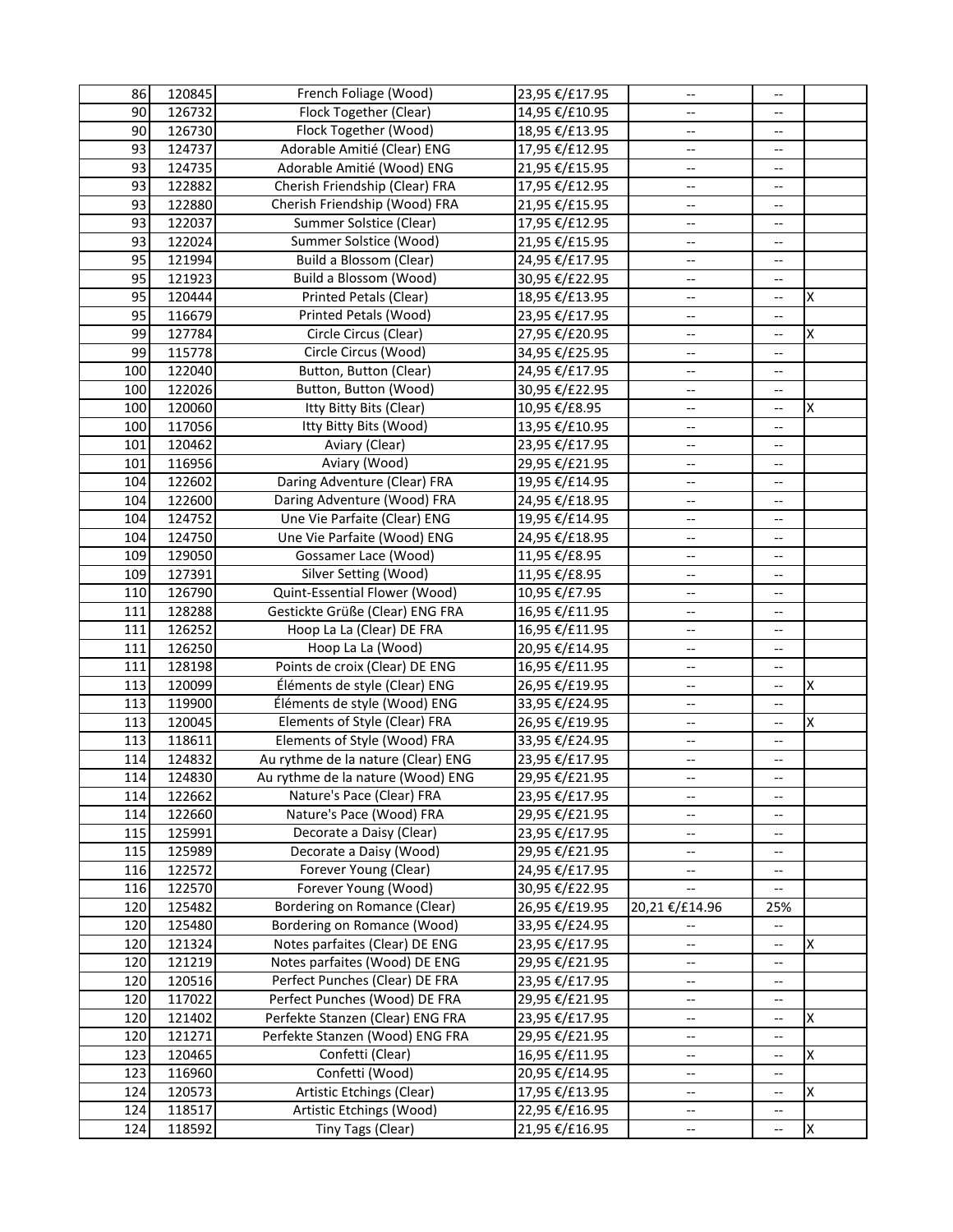| 124       | 118091 | Tiny Tags (Wood)                                                      | 27,95 €/£20.95 | $\overline{\phantom{a}}$                            | $-$                      |   |
|-----------|--------|-----------------------------------------------------------------------|----------------|-----------------------------------------------------|--------------------------|---|
| 125       | 122532 | <b>Established Elegance (Clear)</b>                                   | 26,95 €/£19.95 |                                                     | --                       | X |
| 125       | 122530 | <b>Established Elegance (Wood)</b>                                    | 33,95 €/£24.95 | --                                                  | --                       |   |
| 127       | 122815 | Distressed Dots (Wood)                                                | 21,95 €/£15.95 | $-$                                                 | --                       |   |
| 127       | 122655 | Netting (Wood)                                                        | 21,95 €/£15.95 | --                                                  | --                       |   |
| 128       | 122857 | Sweet Floral (Clear)                                                  | 17,95 €/£12.95 | --                                                  | --                       |   |
| 128       | 122855 | Sweet Floral (Wood)                                                   | 21,95 €/£15.95 | $-\hbox{--}$                                        | --                       |   |
| 129       | 120851 | Bingo Card (Wood)                                                     | 21,95 €/£15.95 | $\hspace{0.05cm} -\hspace{0.05cm} -\hspace{0.05cm}$ | --                       |   |
| 129       | 122525 | Parlor Prints (Wood)                                                  | 21,95 €/£15.95 | $\overline{\phantom{a}}$                            | --                       |   |
| 129       | 123688 | Tool Shed (Wood)                                                      | 21,95 €/£15.95 | $\overline{a}$                                      | $-$                      |   |
| 133       | 125315 | Kleine Wünsche (Wood) ENG Frau                                        | 44,95 €/£32.95 | $\overline{\phantom{a}}$                            | --                       |   |
| 135       | 120651 | Word Play (Clear)                                                     | 40,95 €/£29.95 | --                                                  | --                       |   |
| 135       | 120308 | Word Play (Wood)                                                      | 50,95 €/£37.95 |                                                     |                          |   |
| 138       | 125267 | Familientreffen (Clear) ENG FRA                                       | 33,95 €/£25.95 | 25,46 €/£19.46                                      | 25%                      |   |
| 138       | 125265 | Familientreffen (Wood) ENG FRA                                        | 42,95 €/£31.95 |                                                     |                          |   |
| 138       | 124777 | Fête de famille (Clear) DE ENG                                        | 33,95 €/£25.95 | 25,46 €/£19.46                                      | 25%                      |   |
| 138       | 124775 | Fête de famille (Wood) DE ENG                                         | 42,95 €/£31.95 |                                                     | $\overline{\phantom{a}}$ |   |
| 138       | 124405 | For My Family (Clear) DE FRA                                          | 33,95 €/£25.95 | $\overline{\phantom{a}}$                            | --                       |   |
| 138       | 124403 | For My Family (Wood) DE FRA                                           | 42,95 €/£31.95 | $\overline{\phantom{a}}$                            | --                       |   |
| 140       | 121970 | <b>Pursuit of Happiness (Clear)</b>                                   | 17,95 €/£12.95 | $\overline{a}$                                      | $\overline{\phantom{a}}$ |   |
| 140       | 121907 | <b>Pursuit of Happiness (Wood)</b>                                    | 21,95 €/£15.95 | $\overline{\phantom{a}}$                            | --                       |   |
| 144       | 120528 | A Word for You (Clear)                                                | 21,95 €/£15.95 | $\overline{\phantom{a}}$                            | $\overline{\phantom{a}}$ | X |
| 144       | 117032 | A Word for You (Wood)                                                 | 26,95 €/£19.95 | u.                                                  | --                       |   |
| 144       | 121372 | Anlässlich (Clear) ENG FRA                                            | 18,95 €/£13.95 | $\overline{\phantom{a}}$                            | --                       | X |
| 144       | 121251 | Anlässlich (Wood) ENG FRA                                             | 23,95 €/£17.95 | --                                                  | --                       | X |
| 144       | 120510 | Curly Cute (Clear) DE FRA                                             | 18,95 €/£13.95 | --                                                  | $\overline{\phantom{a}}$ |   |
| 144       | 117014 | Curly Cute (Wood) DE FRA                                              | 23,95 €/£17.95 | --                                                  | --                       |   |
| 144       | 126151 | Friendly Phrases (Clear)                                              | 17,95 €/£13.95 | --                                                  | $-$                      | X |
| 144       | 126149 | Friendly Phrases (Wood)                                               | 22,95 €/£16.95 | --                                                  | --                       |   |
| 144       | 121309 | Jolies pensées (Clear) DE ENG                                         | 18,95 €/£13.95 | $\overline{\phantom{m}}$                            | $-$                      |   |
| 144       | 121213 | Jolies pensées (Wood) DE ENG                                          | 23,95 €/£17.95 | $\overline{\phantom{a}}$                            | $-$                      |   |
| 145       | 120585 | Broadsheet Alphabet (Clear)                                           | 41,95 €/£31.95 | --                                                  | --                       |   |
| 145       | 118724 | Broadsheet Alphabet (Wood)                                            | 52,95 €/£39.95 | $\overline{\phantom{a}}$                            | $\overline{\phantom{a}}$ |   |
| 145       | 127796 | Lovely Letters Alphabet (Clear)                                       | 41,95 €/£31.95 | $\overline{\phantom{a}}$                            | $\overline{\phantom{a}}$ |   |
| 145       | 115030 | Lovely Letters Alphabet (Wood)                                        | 52,95 €/£39.95 | $\overline{\phantom{a}}$                            | $\overline{\phantom{a}}$ |   |
| 146       | 122842 | Letter It (Clear)                                                     | 41,95 €/£31.95 | $\overline{\phantom{a}}$                            | --                       |   |
| 146       | 122840 | Letter It (Wood)                                                      | 52,95 €/£39.95 | $\overline{\phantom{a}}$                            | --                       |   |
| 146       | 122582 | Number It (Clear)                                                     | 23,95 €/£17.95 | --                                                  | --                       |   |
| 146       | 122580 | Number It (Wood)                                                      | 29,95 €/£21.95 | $\overline{\phantom{a}}$                            | --                       |   |
| Carryover | 129534 | Conserves confites (Clear) DE ENG                                     | 27,95 €/£20.95 | $\overline{\phantom{a}}$                            | --                       |   |
| Carryover | 129564 | Mit Liebe gemacht (Clear) ENG FRA                                     | 27,95 €/£20.95 | --                                                  | --                       |   |
|           |        | Hostess Items: Only avaliable to those who host a qualifying workshop |                |                                                     |                          |   |
| 197       | 125971 | A Cherry on Top (Clear) DE FRA                                        | 17,00 €/£12.00 | --                                                  | $-\, -$                  |   |
| 197       | 125969 | A Cherry on Top (Wood)                                                | 21,00 €/£15.00 | --                                                  | --                       |   |
| 199       | 126832 | Four Seasons (Clear)                                                  | 19,00 €/£14.00 | ÷                                                   | ÷                        |   |
| 199       | 126830 | Four Seasons (Wood)                                                   | 24,00 €/£18.00 | $\overline{\phantom{a}}$                            | --                       |   |
| 200       | 122802 | Happy You (Clear) DE FRA                                              | 12,00 €/£9.00  | $\overline{\phantom{a}}$                            | $\overline{\phantom{a}}$ |   |
| 200       | 122800 | Happy You (Wood)                                                      | 15,00 €/£11.00 | $\overline{\phantom{a}}$                            | $\overline{\phantom{a}}$ |   |
| 198       | 127044 | Priority Mail (Clear) DE FRA                                          | 17,00 €/£12.00 | $\overline{\phantom{a}}$                            | --                       |   |
| 198       | 127042 | Priority Mail (Wood)                                                  | 21,00 €/£15.00 | $\hspace{0.05cm} \dashrightarrow$                   | $-$                      |   |
| 201       | 126427 | Summer Afternoon (Clear) DE FRA                                       | 14,00 €/£10.00 | $\hspace{0.05cm} -\hspace{0.05cm} -\hspace{0.05cm}$ | --                       |   |
| 201       | 126425 | Summer Afternoon (Wood)                                               | 17,00 €/£13.00 | --                                                  | --                       |   |
| 200       | 126412 | Wacky Wishes (Clear) DE FRA                                           | 14,00 €/£10.00 | $\hspace{0.05cm} -\hspace{0.05cm} -\hspace{0.05cm}$ | --                       |   |
| 200       | 126410 | Wacky Wishes (Wood)                                                   | 17,00 €/£13.00 | --                                                  | --                       |   |
| 197       | 128153 | La cerise en plus (Clear) DE ENG                                      | 17,00 €/£12.00 | --                                                  | --                       |   |
| 200       | 128159 | Quelle chance (Clear) DE ENG                                          | 12,00 €/£9.00  | --                                                  | --                       |   |
| 198       | 128162 | Prioritaire (Clear) DE ENG                                            | 17,00 €/£12.00 | $\hspace{0.05cm}$ – $\hspace{0.05cm}$               | --                       |   |